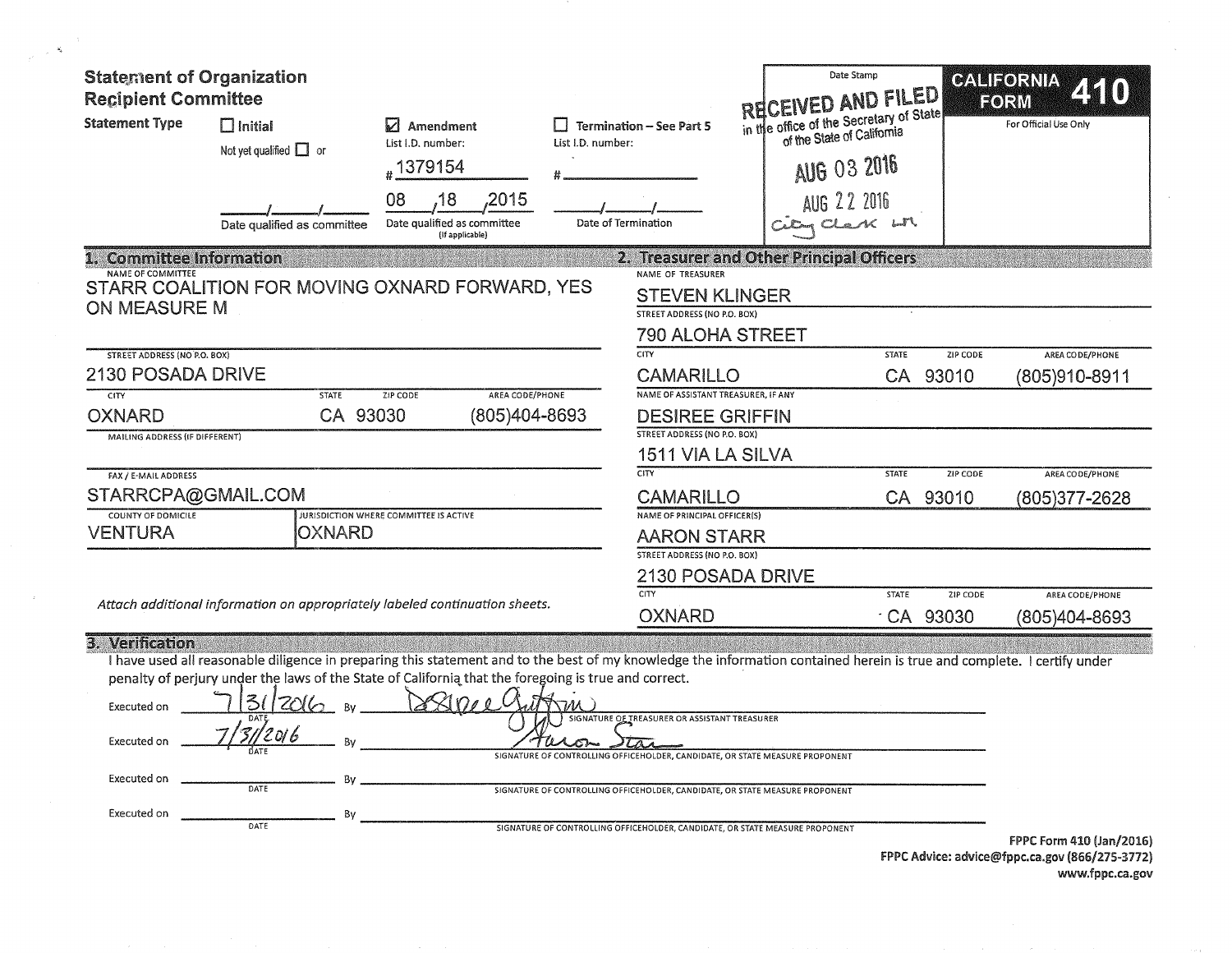| <b>Statement of Organization</b><br><b>Recipient Committee</b><br>INSTRUCTIONS ON REVERSE | CALIFORNIA 410<br>FORM            |
|-------------------------------------------------------------------------------------------|-----------------------------------|
| STARRY COALITION FOR MOVING OXNARD FORWARD, YES ON MEASURE M                              | Page 2<br>II.D. NUMBER<br>1379154 |
|                                                                                           |                                   |

• All committees must list the financial institution where the campaign bank account is located.

| NAME OF FINANCIAL INSTITUTION                          | AREA CODE/PHONE   | <b>BANK ACCOUNT NUMBER</b> |          |
|--------------------------------------------------------|-------------------|----------------------------|----------|
| <b>WELLS FARGO</b>                                     | $(805)278 - 8170$ | 3562792535                 |          |
| <b>ADDRESS</b>                                         | <b>CITY</b>       | <b>STATE</b>               | ZIP CODE |
| 1700 E GONZALES ROAD                                   | <b>OXNARD</b>     | CА                         | 93036    |
| 4. Type of Committee Complete the applicable sections. |                   |                            |          |

## **Controlled Committee**

• List the name of each controlling officeholder, candidate, or state measure proponent. If candidate or officeholder controlled, also list the elective office sought or held, and district number, if any, and the year of the election.

e List the political party with which each officeholder or candidate is affiliated or check "nonpartisan."

• If this committee acts jointly with another controlled committee, list the name and identification number of the other controlled committee.

| NAME OF CANDIDATE/OFFICEHOLDER/STATE MEASURE PROPONENT | ELECTIVE OFFICE SOUGHT OR HELD<br>(INCLUDE DISTRICT NUMBER IF APPLICABLE) | YEAR OF ELECTION | PARTY              |
|--------------------------------------------------------|---------------------------------------------------------------------------|------------------|--------------------|
| AARON STARR                                            | <b>OXNARD CITY COUNCIL</b>                                                | 2016             | ■ Nonpartisan      |
|                                                        |                                                                           |                  | $\Box$ Nonpartisan |

**Primarily Formed Committee** Primarily formed to support or oppose specific candidates or measures in a single election. list below:

| CANDIDATE(S) NAME OR MEASURE(S) FULL TITLE (INCLUDE BALLOT NO. OR LETTER) | CANDIDATE(S) OFFICE SOUGHT OR HELD OR MEASURE(S) JURISDICTION<br>(INCLUDE DISTRICT NO., CITY OR COUNTY, AS APPLICABLE) | <b>CHECK ONE</b> |        |
|---------------------------------------------------------------------------|------------------------------------------------------------------------------------------------------------------------|------------------|--------|
| MEASURE M INITIATIVE TO REPEAL THE CITY'S-                                | <b>OXNARD</b>                                                                                                          | SUPPORT          | OPPOSE |
| WASTEWATER RATES ADOPTED IN JANUARY 2016                                  |                                                                                                                        | <b>SUPPORT</b>   | OPPOSE |

FPPC Form 410 (fan/2016) FPPC Advice: advice@fppc.ca.gov (866/275-3772) www.fppc.ca.gov